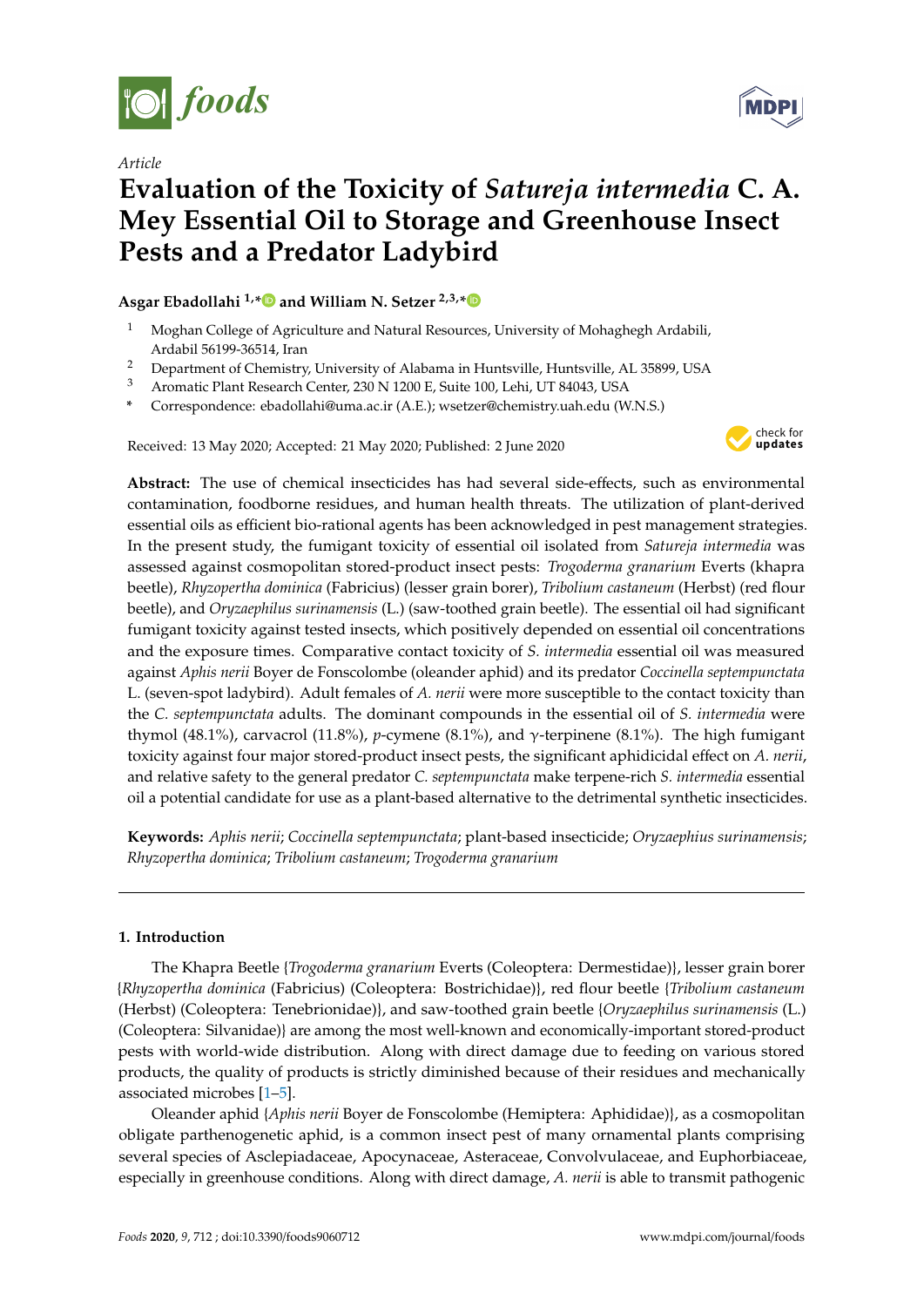viruses to many plants [\[6](#page-8-2)[–8\]](#page-8-3). The seven-spot ladybird beetle {*Coccinella septempunctata* L. (Coleoptera: Coccinellidae)} is a natural enemy of various soft-bodied pests like aphids, thrips, and spider mites, and is considered an important biocontrol agent for greenhouse crops [\[9–](#page-8-4)[11\]](#page-8-5).

The utilization of chemical insecticides is the main strategy in the management of insect pests. However, there is a global concern about their numerous side effects including environmental pollution, insecticide resistance, resurgence of secondary pests, and toxicity to non-target organisms ranging from soil microorganisms to pollinator, predator and parasitoid insects, fish, and even humans [\[12–](#page-8-6)[14\]](#page-8-7). Therefore, the search for eco-friendly and efficient alternative agents for insect pest management is urgent.

Based on the low toxicity to mammals, rapid biodegradation in the environment, and very low chance of insect pest resistance, the use of essential oils extracted from different aromatic plants has been the motivating subject of many researchers in pest management strategies over the past decade [\[15–](#page-8-8)[18\]](#page-8-9).

Sixteen species of the *Satureja* genus from the Lamiaceae have been reported in the Iranian flora, of which *S. atropatana* Bunge, *S. bachtiarica* Bunge, *S. edmondi* Briquet, *S. intermedia* C. A. Mey, *S. isophylla* Rech., *S. kallarica* Jamzad, *S. khuzistanica* Jamzad, *S. macrosiphonia* Bornm., *S. sahendica* Bornm., and *S. rechingeri* Jamzad are endemic to Iran [\[19\]](#page-8-10). *S. intermedia*, as a small delicate perennial plant growing on rock outcrops, is among aromatic plants with considerable amount (1.45% (*w*/*w*)) of essential oil [\[20\]](#page-8-11). The essential oil of *S. intermedia* is rich in terpenes such as 1,8-cineole, *p*-cymene, limonene, γ-terpinene, α-terpinene, thymol, and β-caryophyllene, which are classified in four main groups; monoterpene hydrocarbons, oxygenated monoterpenoids, sesquiterpene hydrocarbons, and oxygenated sesquiterpenoids [\[20](#page-8-11)[–22\]](#page-9-0). Some important biological effects of *S. intermedia* essential oil include antifungal, antibacterial, and antioxidant effects, and cytotoxic effects have been reported in previous studies [\[21–](#page-9-1)[23\]](#page-9-2). Although the susceptibility of insect pests to the essential oils isolated from some *Satureja* species such as *S. hortensis*, *S. montana* L., *S. parnassica* Heldr. & Sart ex Boiss., *S. spinosa* L., and *S. thymbra* L. was documented in recent years [\[24](#page-9-3)[–26\]](#page-9-4), the insecticidal effects of *S. intermedia* essential oil have not reported yet.

As part of a screening program for eco-friendly and efficient plant-derived insecticides, the evaluation of the fumigant toxicity against four major Coleopteran stored-product insect pests *O. surinamensis*, *R. dominica*, *T. castaneum* and *T. granarium* and the contact toxicity against a greenhouse insect pest *Aphis nerii* of the essential oil of *S. intermedia* was the main objective of the present study. Because of the importance of studying the effects of insecticides on the natural enemies of insect pests, the toxicity of *S. intermedia* essential oil against *C. septempunctata* was also investigated.

# **2. Materials and Methods**

#### *2.1. Plant Materials and Essential Oil Extraction*

Aerial parts (3.0 kg) of *S. intermedia* were gathered from the Heiran regions, Ardebil province, Iran (38°23′ N, 48°35′ E, elevation 907 m). It was identified according to the keys provided by Jamzad [\[27\]](#page-9-5). The voucher specimen was deposited in the Department of Plant Production, Moghan College of Agriculture and Natural Resources, Ardabil, Iran. The fresh leaves and flowers were separated and dried under shade within a week. One hundred grams of the specimen were poured into a 2-L round-bottom flask and subjected to hydrodistillation using a Clevenger apparatus for 3 h. The extraction was repeated in triplicate and the obtained essential oil was dried over anhydrous Na<sub>2</sub>SO<sub>4</sub> and stored in a refrigerator at  $4 °C$ .

# *2.2. Essential Oil Characterization*

The chemical profile of the *S. intermedia* essential oil was evaluated using gas chromatography (Agilent 7890B) coupled with mass-spectrometer (Agilent 5977A). The analysis was carried out by a HP-5 ms capillary column (30 m  $\times$  0.25 mm  $\times$  0.25 µm). The temperature of the injector was 280 °C and the column temperature adjusted from 50 to 280  $°C$  using the temperature program: 50  $°C$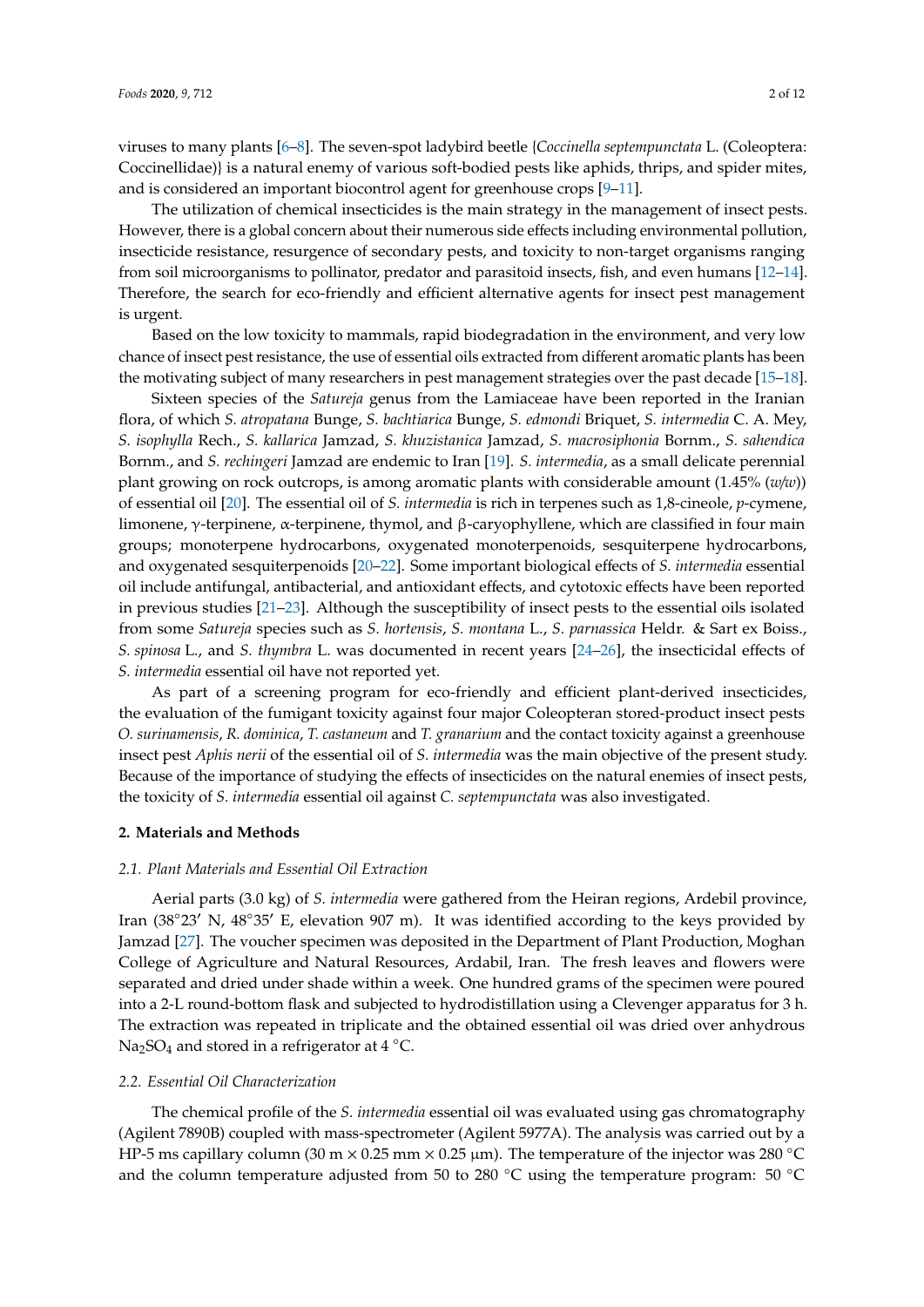(hold for 1 min), increase to 100 °C at  $8^{\circ}/$ min, increase to 185 °C at 5°/min, increase to 280 °C at 15°/min, and hold at 280 ◦C for 2 min. The carrier gas was helium (99.999%) with flow rate of 1 mL/min. Essential oil was diluted in methanol, and 1  $\mu$ L solution was injected (split 1:10 at 0.75 min). The identification of components was performed by comparing mass spectral fragmentation patterns and retention indices with those reported in the databases [\[28–](#page-9-6)[30\]](#page-9-7).

# *2.3. Insects*

The required colonies of *Oryzaephilus surinamensis* and *Rhyzopertha dominica* were reared on wheat grains for several generations at the Department of Plant Production, Moghan College of Agriculture and Natural Resources, University of Mohaghegh Ardabili (Ardabil province, Iran). *Tribolium castaneum* and *Trogoderma granarium* adults were collected from infested stored wheat grains in Moghan region (Ardabil province, Iran). Insects were identified by Asgar Ebadollahi. Fifty unsexed pairs of adult insects were separately released onto wheat grains and removed from breeding container after 48 h. Wheat grains contaminated with insect eggs were separately kept in an incubator at  $25 \pm 2$  °C,  $65 \pm 5$ % relative humidity and a photoperiod of 14:10 (L:D) h. Finally, one to fourteen-day-old adults of *O. surinamensis*, *R. dominica*, *T. castaneum* and *T. granarium* were designated for fumigant bio-assays.

*Aphis nerii* and its natural predator *Coccinella septempunctata* were used to evaluate the contact toxicity of the *S. intermedia* essential oil. Cohorts of apterous adult females of *A. nerii* and unsexed adults of *C. septempunctata* were taken directly from homegrown oleander (*Nerium oleander* L.) and a chemically untreated alfalfa (*Medicago sativa* L.) field (Moghan region, Ardabil province, Iran), respectively.

# *2.4. Fumigant Toxicity*

The fumigant toxicity of *S. intermedia* essential oil was tested on adults of *O. surinamensis*, *R. dominica*, *T. castaneum*, and *T. granarium*. To determine the fumigant toxicity of the essential oil, filter papers (Whatman No.  $1, 2 \times 2$  cm) were impregnated with essential oil concentrations and were attached to the under surface of the screw cap of glass containers (340-mL) as fumigant chambers. A series of concentrations (4.71–14.71, 7.06–20.88, 20.59–58.82, and 8.82–35.29 µL/L for *O. surinamensis*, *R. dominica*, *T. castaneum*, and *T. granarium*, respectively) was organized to assess the toxicity of *S. intermedia* essential oil after an initial concentration setting experiment for each insect species. Twenty unsexed adults (1–14 days old) of each insect species were separately put into glass containers and their caps were tightly affixed. The same conditions without any essential oil concentration were used for control groups and each treatment was replicated five times. Insects mortality was documented 24, 48 and 72 h after initial exposure to the essential oil. Insects were considered dead when no leg or antennal movements were observed [\[31\]](#page-9-8).

#### *2.5. Contact Toxicity*

The contact toxicity of *S. intermedia* essential oil against the apterous adult females of *A. nerii* and unsexed adults of *C. septempunctata* was tested through filter paper discs (Whatman No. 1), 9 cm diameter, positioned in glass petri dishes  $(90 \times 10 \text{ mm})$ . Range-finding experiments were established to find the proper concentrations for each insect. Concentrations ranging from 200 to 750 µg/mL for *A. nerii* and from 500 to 1400 µg/mL for *C. septempunctata* were prepared via 1.00% aqueous Tween-80 as an emulsifying agent. Each solution (200  $\mu$ L) was applied to the surface of the filter paper. Ten insects were separately released onto each treated disc, the dishes sealed with Parafilm® and kept at 25 ± 2 °C,  $65 \pm 5\%$  relative humidity and a photoperiod of 16:8 h (light:dark). Except for the addition of essential oil concentrations, all other procedures were unchanged for the control groups. Four replications were made for each treatment and mortality was documented after 24 h. Aphids and ladybirds were considered dead if no leg or antennal movements were detected when softly prodded [\[32,](#page-9-9)[33\]](#page-9-10).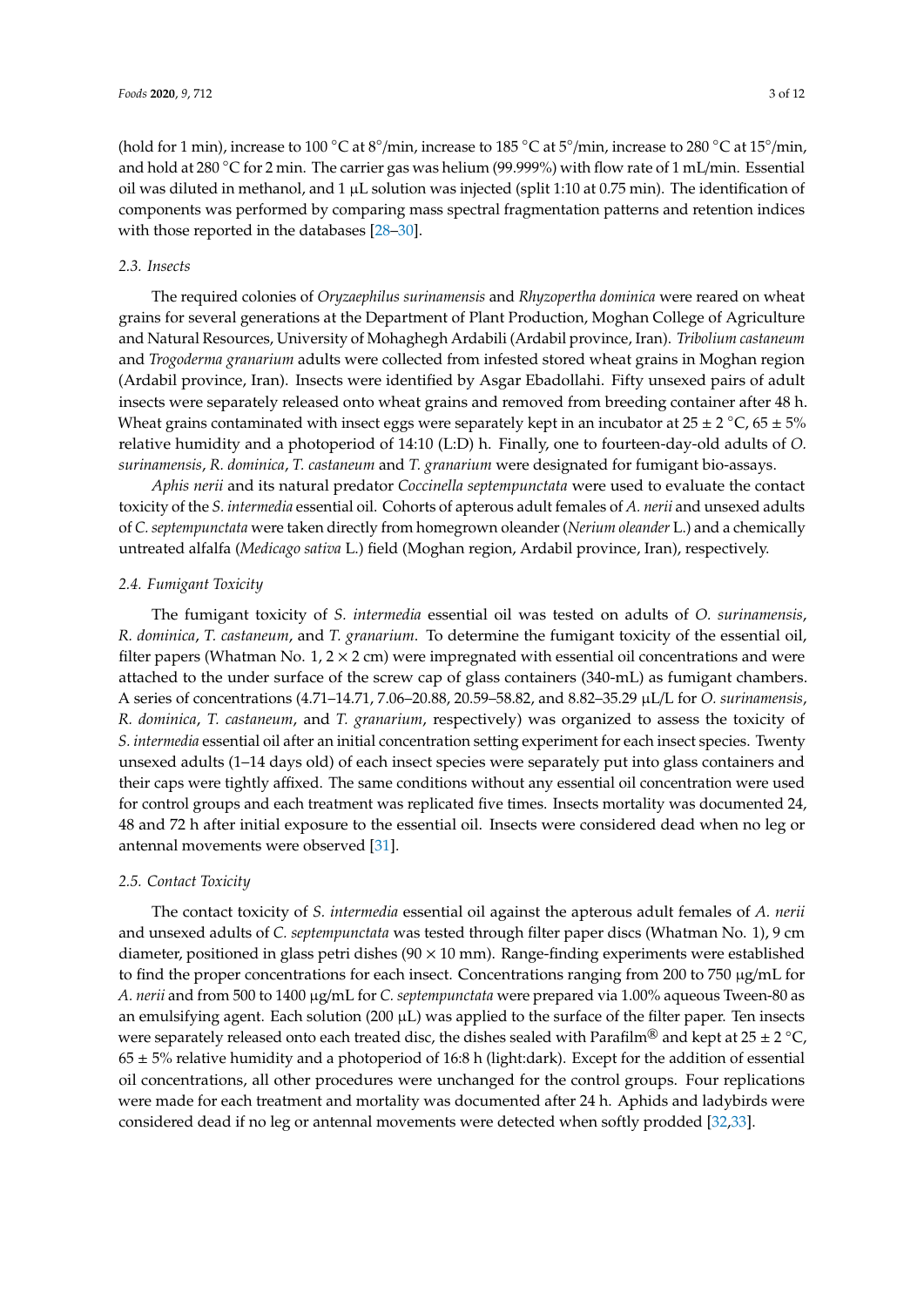# *2.6. Data Analysis*

The mortality percentage was corrected using Abbott's formula:*P*t=[(*P*o−*P*c)/(100−*P*c)]×100, in which *Pt* is the corrected mortality percentage, *Po* is the mortality (%) caused by essential oil concentrations and *Pc* is the mortality (%) in the control groups [\[34\]](#page-9-11).

Analysis of variance (ANOVA) and Tukey's test at  $p = 0.05$  were used to statistically identify the effects of independent factors (essential oil concentration and exposure time) on insect mortality and the differences among mean mortality percentage of insects, respectively. Probit analysis was used to estimate  $LC_{50}$  and  $LC_{95}$  values with 95% fiducial limits, the data heterogeneity and linear regression information using SPSS 24.0 software package (Chicago, IL, USA).

## **3. Results**

# *3.1. Chemical Composition of Essential Oil*

The chemical composition of *S. intermedia* essential oil is presented in Table [1.](#page-3-0) A total of 47 compounds were identified in the essential oil, in which the phenolic monoterpenoids thymol (48.1%) and carvacrol (11.8%), along with *p*-cymene (8.1%), γ-terpinene (8.1%), carvacryl methyl ether (4.0%), α-pinene (2.7%), and β-caryophyllene (2.4%) were dominants. Terpenoids were the most abundant components (98.6%), especially monoterpene hydrocarbons (20.5%) and oxygenated monoterpenoids (68.4%) with only minor amounts of phenylpropanoids or fatty acid-derived compounds.

<span id="page-3-0"></span>

| RI <sub>calc</sub> | RI <sub>dh</sub> | Compound                   | $\%$ | RI <sub>calc</sub> | $RI_{db}$ | Compound                    | $\%$    |
|--------------------|------------------|----------------------------|------|--------------------|-----------|-----------------------------|---------|
| 929                | 932              | $\alpha$ -Pinene           | 2.7  | 1384               | 1387      | β-Bourbonene                | 0.1     |
| 984                | 974              | 1-Octen-3-ol               | 0.3  | 1389               | 1379      | Geranyl acetate             | tr      |
| 990                | 988              | Myrcene                    | 0.4  | 1423               | 1417      | β-Caryophyllene             | 2.4     |
| 1016               | 1020             | $p$ -Cymene                | 8.1  | 1428               | 1431      | $\beta$ -Gurjunene          | 0.1     |
| 1034               | 1024             | Limonene                   | 0.5  | 1432               | 1442      | $\alpha$ -Maaliene          | 0.1     |
| 1037               | 1026             | 1,8-Cineole                | 1.7  | 1438               | 1439      | Aromadendrene               | 0.7     |
| 1060               | 1054             | $\gamma$ -Terpinene        | 8.1  | 1454               | 1452      | $\alpha$ -Humulene          | 0.3     |
| 1066               | 1065             | cis-Sabinene hydrate       | 0.4  | 1476               | 1478      | $\gamma$ -Muurolene         | 0.5     |
| 1083               | 1086             | Terpinolene                | 0.2  | 1487               | 1489      | $\beta$ -Selinene           | 0.2     |
| 1083               | 1089             | $p$ -Cymenene              | 0.2  | 1496               | 1496      | Viridiflorene               | $0.7\,$ |
| 1092               | 1095             | Linalool                   | 0.2  | 1500               | 1500      | $\alpha$ -Muurolene         | 0.2     |
| 1094               | 1098             | trans-Sabinene hydrate     | 0.1  | 1510               | 1505      | β-Bisabolene                | 1.3     |
| 1121               | 1128             | allo-Ocimene               | 0.2  | 1515               | 1513      | $\gamma$ -Cadinene          | 0.3     |
| 1164               | 1165             | Borneol                    | 0.4  | 1523               | 1522      | $\delta$ -Cadinene          | 0.7     |
| 1176               | 1174             | Terpinen-4-ol              | 0.8  | 1530               | 1533      | trans-Cadina-1,4-diene      | 0.1     |
| 1187               | 1191             | Hexyl butyrate             | 0.1  | 1535               | 1537      | $\alpha$ -Cadinene          | tr      |
| 1239               | 1241             | Carvacryl methyl ether     | 4.0  | 1540               | 1544      | $\alpha$ -Calacorene        | 0.3     |
| 1284               | 1282             | $(E)$ -Anethole            | 0.7  | 1557               | 1553      | Thymohydroquinone           | 0.5     |
| 1290               | 1289             | Thymol                     | 48.1 | 1578               | 1577      | Spathulenol                 | 0.9     |
| 1298               | 1298             | Carvacrol                  | 11.8 | 1581               | 1582      | Caryophyllene oxide         | 0.8     |
| 1340               | 1340             | Piperitenone               | tr   |                    |           | Monoterpene hydrocarbons    | 20.5    |
| 1346               | 1346             | $\alpha$ -Terpinyl acetate | 0.1  |                    |           | Oxygenated monoterpenoids   | 68.4    |
| 1349               | 1349             | Thymyl acetate             | 0.2  |                    |           | Sesquiterpene hydrocarbons  | 8.0     |
| 1357               | 1356             | Eugenol                    | 0.1  |                    |           | Oxygenated sesquiterpenoids | 1.7     |
| 1365               | 1373             | α-Ylangene                 | 0.1  |                    |           | Phenylpropanoids            | 0.8     |
| 1371               | 1374             | $\alpha$ -Copaene          | 0.2  |                    |           | Others                      | 0.4     |
| 1376               | 1372             | Carvacryl acetate          | 0.1  |                    |           | Total identified            | 99.8    |

**Table 1.** Chemical composition of the essential oil isolated from aerial parts of *Satureja intermedia*.

RIcalc = Retention index determined with respect to a homologous series of *n*-alkanes on a HP-5 ms column;  $RI<sub>db</sub>$  = Retention index from the databases [\[28–](#page-9-6)[30\]](#page-9-7); tr = trace (<0.05%).

#### *3.2. Fumigant Toxicity*

Analysis of variance (ANOVA) revealed that the tested concentrations of *S. intermedia* essential oil (*F* = 239.462 and *p* < 0.0001 for *O. surinamensis*, *F* = 223.629 and *p* < 0.0001 for *R. dominica*, *F* = 169.615 and  $p < 0.0001$  for *T. castaneum*, and  $F = 89.032$  and  $p < 0.0001$  for *T. granarium* with df = 4, 45) and the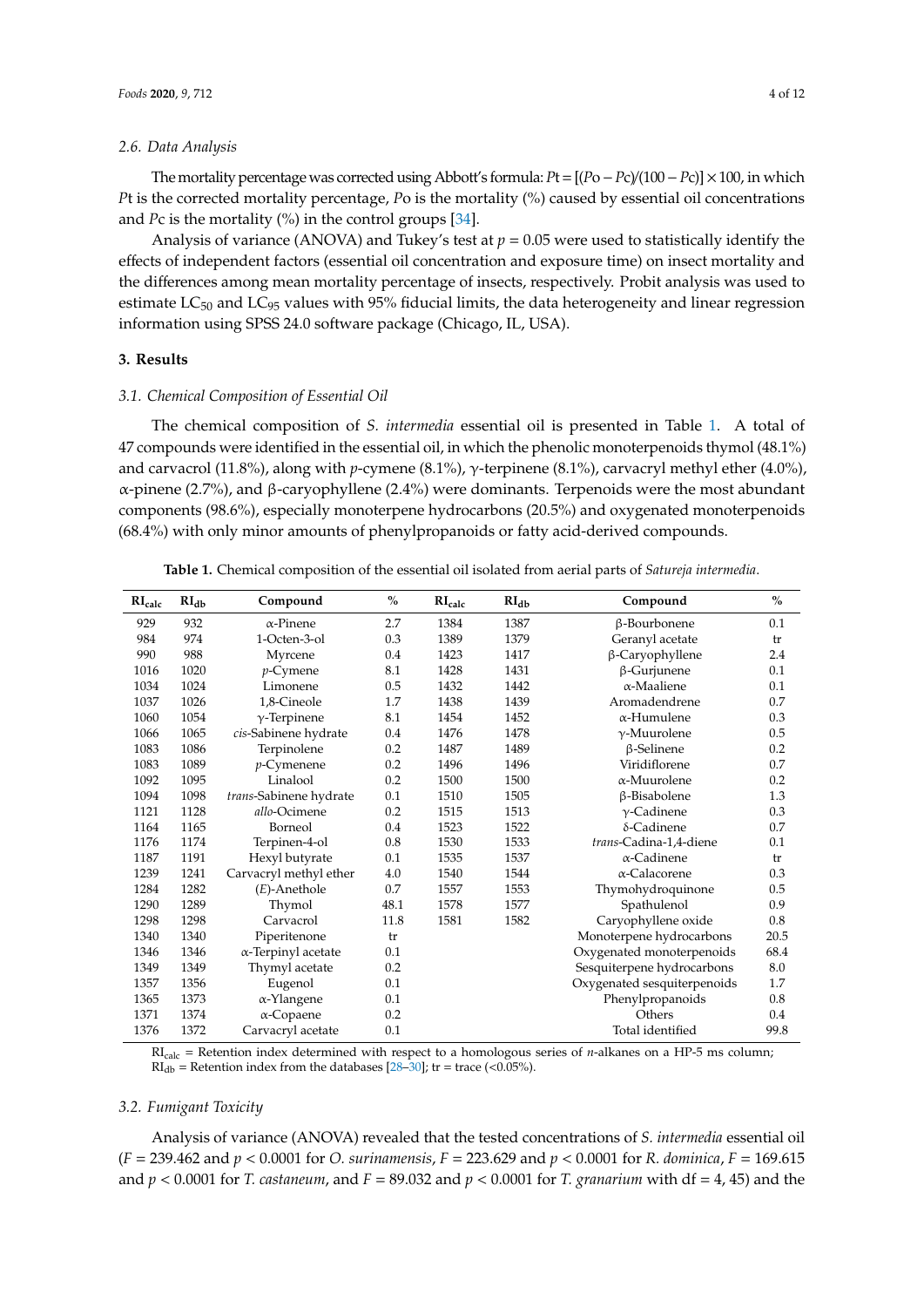considered exposure times ( $F = 212.855$  and  $p < 0.0001$  for *O. surinamensis,*  $F = 281.180$  and  $p < 0.0001$ for R. dominica, F = 84.705 and  $p < 0.0001$  for T. castaneum, and F = 84.501 and  $p < 0.0001$  for T. granarium with  $df = 2$ , 45) had significant effects on the mortality of all insect pests. According to Figure 1 and relatively high *R*<sup>2</sup> values, there is a positive correlation between the fumigation of essential oil concentrations and the mortality of four storage insect pests at all exposure times. Furthermore, the concentrations and the mortality of four storage insect pests at all exposure times. Furthermore, the steep slopes indicate a homogenous toxic response among beetles to the essential oil. steep slopes indicate a homogenous toxic response among beetles to the essential oil.

<span id="page-4-0"></span>

**Figure 1.** Concentration–response lines of contact and fumigant toxicity of Satureja intermedia oil against Aphis nerii and Coccinella septempunctata, and Oryzaephilus surinamensis, Rhyzopertha<br>Limanis de la limanis dominica, Tribolium castaneum, and Trogoderma granarium, respectively. **Figure 1.** Concentration–response lines of contact and fumigant toxicity of Satureja intermedia essential

insect pests was detected, as essential oil concentration and exposure time were increased. For example, 25.00% mortality of *O. surinamensis* adults was observed at 4.71 μL/L and 24-h exposure time, which According to Table [2,](#page-5-0) an obvious difference in the mean mortality percentage of all tested storage had increased to 80.00% and 100% at 14.71  $\mu$ L/L after 24 and 72 h, respectively. It is apparent that the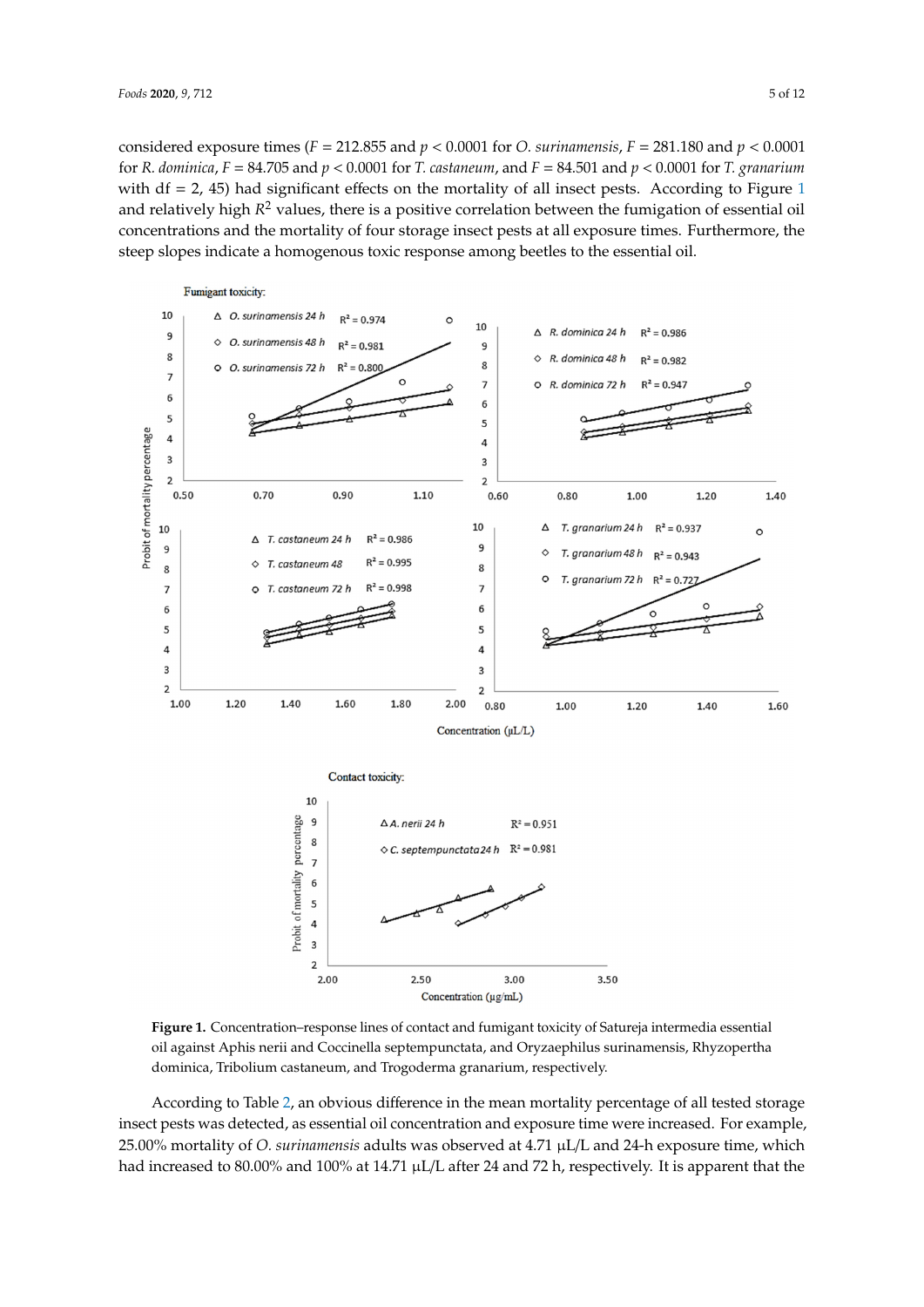essential oil of *S. intermedia* gave at least 90% mortality against all tested stored-product insect pests at 58.82 µL/L after 72 h (Table [2\)](#page-5-0).

<span id="page-5-0"></span>**Table 2.** Mean mortality ± SE of the adults of *Oryzaephilus surinamensis*, *Rhyzopertha dominica*, *Tribolium castaneum*, and *Trogoderma granarium* exposed to the fumigation of *Satureja intermedia* essential oil after 24, 48, and 72 h.

| Insect       | Time (h) | Concentration $(\mu L/L)$     |                                  |                               |                               |                                |
|--------------|----------|-------------------------------|----------------------------------|-------------------------------|-------------------------------|--------------------------------|
|              |          | 4.71                          | 6.18                             | 8.24                          | 11.18                         | 14.71                          |
|              | 24       | $25.00 \pm 0.41$ <sup>j</sup> | $38.75 \pm 0.63^{\text{ i}}$     | $50.00 \pm 0.41$ g            | $60.00 \pm 0.41$ <sup>f</sup> | $80.00 \pm 0.41$ <sup>d</sup>  |
| Ο.           | 48       | $41.25 \pm 0.48$ <sup>h</sup> | $57.50 \pm 0.29$ f <sub>/8</sub> | $70.00 \pm 0.41$ <sup>e</sup> | $81.25 \pm 0.48$ <sup>d</sup> | 93.75 $\pm$ 0.48 °             |
| surinamensis | 72       | $53.75 \pm 0.48$ <sup>8</sup> | $68.75 \pm 0.48$ <sup>e</sup>    | $80.00 \pm 0.58$ <sup>d</sup> | $96.25 \pm 0.48$ <sup>b</sup> | $100.00 \pm 0.00$ <sup>a</sup> |
|              |          | 7.06                          | 9.12                             | 12.35                         | 16.18                         | 20.88                          |
|              | 24       | $25.00 \pm 0.41$ <sup>1</sup> | $33.75 \pm 0.48$ <sup>k</sup>    | $46.25 \pm 0.48^{\text{1}}$   | $58.75 \pm 0.29$ <sup>h</sup> | $75.00 \pm 0.58$ <sup>e</sup>  |
| R. dominica  | 48       | $33.75 \pm 0.48$ <sup>k</sup> | $43.75 \pm 0.48$ <sup>j</sup>    | $56.25 \pm 0.48$ <sup>h</sup> | $67.50 \pm 0.29$ g            | $82.50 \pm 0.29$ c             |
|              | 72       | $57.50 \pm 0.29$ <sup>h</sup> | $70.00 \pm 0.41$ <sup>f</sup>    | $78.75 \pm 0.25$ <sup>d</sup> | $88.75 \pm 0.48^{\mathrm{b}}$ | $97.50 \pm 0.29$ <sup>a</sup>  |
|              |          | 20.59                         | 27.06                            | 34.71                         | 45.29                         | 58.82                          |
|              | 24       | $23.75 \pm 0.48$ <sup>k</sup> | $38.75 \pm 0.48^{\text{ i}}$     | $46.25 \pm 0.48$ <sup>g</sup> | $60.00 \pm 0.41$ e            | $76.25 \pm 0.25$ c             |
| T. castaneum | 48       | $35.00 \pm 0.58$ <sup>j</sup> | $50.00 \pm 0.58$ <sup>f</sup>    | $58.75 \pm 0.63$ e            | $71.25 \pm 0.48$ <sup>d</sup> | $82.50 \pm 0.50^{\mathrm{b}}$  |
|              | 72       | $43.75 \pm 0.48$ <sup>h</sup> | $60.00 \pm 0.41$ <sup>e</sup>    | $71.25 + 0.25$ <sup>d</sup>   | $83.75 \pm 0.63$ <sup>b</sup> | $90.00 \pm 0.50$ <sup>a</sup>  |
|              |          | 8.82                          | 12.53                            | 17.68                         | 25.00                         | 35.29                          |
|              | 24       | $22.50 \pm 0.48$              | $35.00 \pm 0.29$ <sup>1</sup>    | $42.50 \pm 0.25$ <sup>h</sup> | $50.00 \pm 0.41$ <sup>8</sup> | $75.00 \pm 0.29$ °             |
| T. granarium | 48       | $37.50 \pm 0.25$ <sup>i</sup> | $45.00 \pm 0.29$ h               | $55.00 \pm 0.29$ <sup>f</sup> | $70.00 \pm 0.41$ <sup>d</sup> | $87.50 \pm 0.48$ <sup>b</sup>  |
|              | 72       | $47.50 \pm 0.25$ <sup>g</sup> | $62.50 \pm 0.48$ <sup>e</sup>    | $77.50 \pm 0.48$ °            | $87.50 \pm 0.48$ <sup>b</sup> | $100.00 \pm 0.00$ <sup>a</sup> |

Data that do not have the same letters are statistically significant different at  $p = 0.05$  based on Tukey's test. Each datum represents mean  $\pm$  SE of four replicates with eighty adult insects.

Based on lower LC<sup>50</sup> values of those stored-product insect pests tested, *O*. *surinamensis* was significantly the most susceptible insect to the essential oil of *S. intermedia* at all time intervals. In contrast, the adults of *T. castaneum* with highest LC<sub>50</sub> and LC<sub>95</sub> values were the most tolerant to fumigation with *S. intermedia* essential oil. Furthermore, the susceptibility of insect pests to the fumigation of *S. intermedia* essential oil followed in the order: *O. surinamensis* > *R. dominica* > *T. granarium* > *T. castaneum* (Table [3\)](#page-5-1).

adults of *Oryzaephilus surinamensis*, *Rhyzopertha dominica*, *Tribolium castaneum*, and *Trogoderma granarium*. **Insect Time (h) LC<sup>50</sup> with 95% Confidence LC<sup>90</sup> with 95% Confidence** χ **2**  $\chi^2$  **Slope**  $\pm$  **SE** Sig. \*

<span id="page-5-1"></span>**Table 3.** Probit analysis of the data obtained from fumigation of *Satureja intermedia* essential oil on the

| Insect          | Time (h) | LC50 WILL 93 % COMMENCE<br>Limits $(\mu L/L)$ | LC an With 93% Commuence<br>Limits $(\mu L/L)$ | $(df = 3)$ | $Slope \pm SE$    | Sig. $*$ |  |
|-----------------|----------|-----------------------------------------------|------------------------------------------------|------------|-------------------|----------|--|
|                 | 24       | 8.151 (7.396-8.970)                           | 23.177 (18.675-32.578)                         | 1.99       | $2.824 \pm 0.344$ | 0.574    |  |
| O. surinamensis | 48       | 5.542 (4.853-6.119)                           | 13.710 (11.971-16.756)                         | 1.288      | $3.258 \pm 0.378$ | 0.732    |  |
|                 | 72       | 4.716 (4.143-5.174)                           | 9.200 (8.413-10.405)                           | 5.134      | $4.415 \pm 0.504$ | 0.162    |  |
|                 | 24       | 12.825 (11.661-14.189)                        | 36.901 (29.147-54.0970)                        | 0.885      | $2.792 \pm 0.356$ | 0.829    |  |
| R. dominica     | 48       | 10.398 (9.265-11.454)                         | 30.455 (24.687-42.838)                         | 1.056      | $2.746 \pm 0.358$ | 0.788    |  |
|                 | 72       | $6.358(5.126 - 7.296)$                        | 15.970 (14.160-19.138)                         | 2.488      | $3.204 \pm 0.432$ | 0.477    |  |
|                 | 24       | 20.489 (18.114-23.612)                        | 81.507 (58.604-140.911)                        | 4.233      | $2.137 + 0.283$   | 0.237    |  |
| T. granarium    | 48       | 13.654 (11.811-15.364)                        | 49.192 (38.852-71.499)                         | 3.978      | $2.302 \pm 0.289$ | 0.264    |  |
|                 | 72       | $9.785(6.082 - 12.258)$                       | 24.075 (18.870-42.027)                         | 5.842      | $3.277 \pm 0.360$ | 0.12     |  |
|                 | 24       | 35.612 (32.538-39.070)                        | 95.948 (77.352-135.744)                        | 0.967      | $2.977 \pm 0.376$ | 0.809    |  |
| T. castaneum    | 48       | 28.048 (24.747-30.916)                        | 80.251 (65.751-111.454)                        | 0.297      | $2.807 \pm 0.378$ | 0.961    |  |
|                 | 72       | 22.861 (19.648-25.415)                        | 57.584 (50.068-71.481)                         | 0.139      | $3.194 \pm 0.405$ | 0.987    |  |

\* Since the significance level is greater than 0.05, no heterogeneity factor is used in the calculation of confidence limits. The number of insects for calculation of LC<sub>50</sub> values is 200 for *T. granarium* and 400 for other insects in each time.

# *3.3. Contact Toxicity*

The tested concentrations of *S. intermedia* essential oil demonstrated significant contact toxicity on both *A. nerii* (*F* = 27.682, df = 4, 15; *p* < 0.0001) and *C. septempunctata* (*F* = 35.607, df = 4, 15; *p* < 0.0001). A positive correlation between essential oil concentrations and the mortality of *A. nerii* and *C. septempunctata* in the contact assay is also apparent, based on the high *R* <sup>2</sup> values (Figure [1\)](#page-4-0). Comparisons of the mean mortality percentage of *A. nerii* and its predator *C. septempunctata* caused by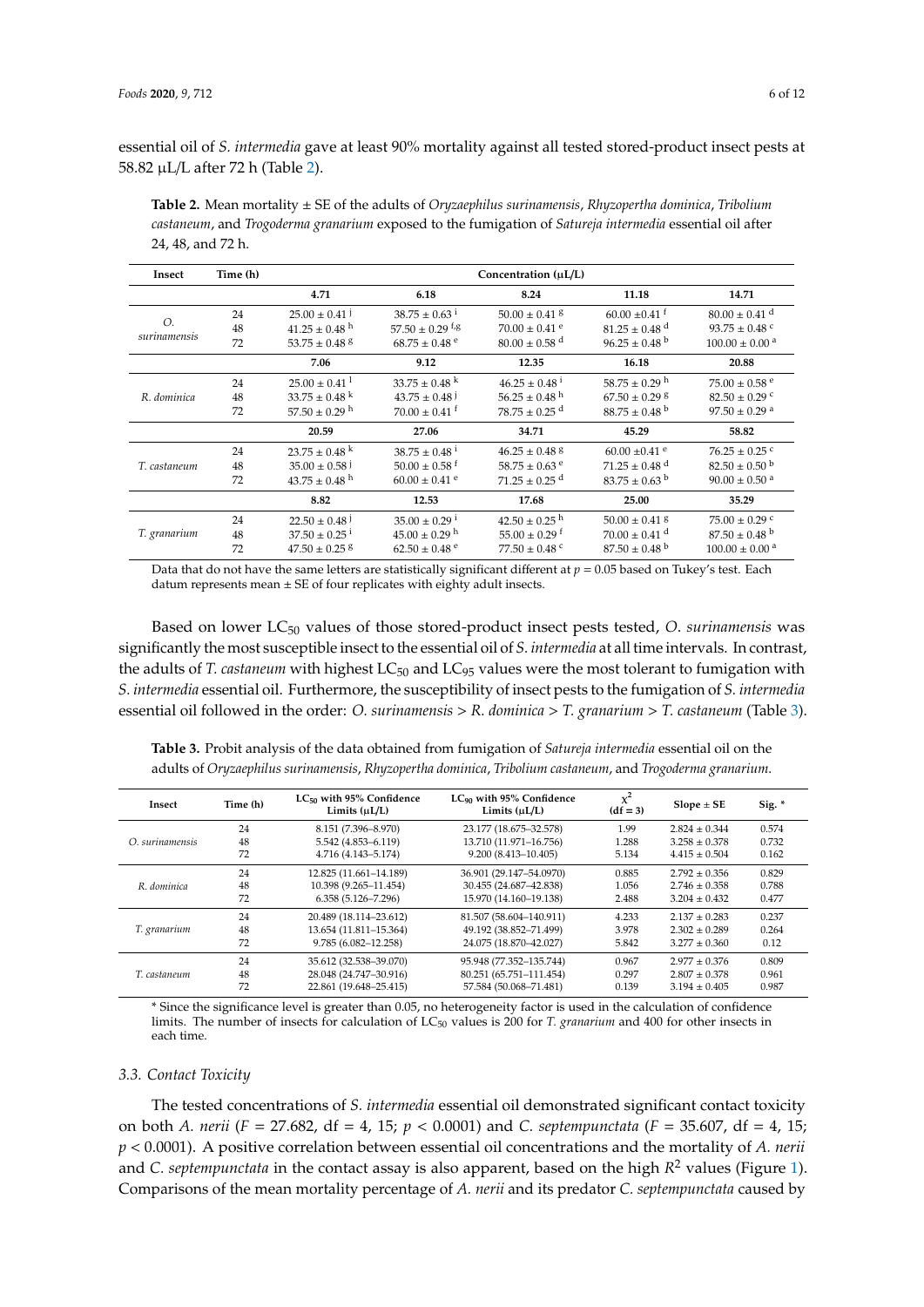*S. intermedia* essential oil are shown in Table [4.](#page-6-0) The mortality percentages of both insects increased with increasing essential oil concentrations, but their susceptibility to the essential oil was noticeably different. For example, 62.50% mortality was documented for *A. nerii* at 500 µg/mL essential oil concentration while its predator *C. septempunctata* was more tolerant and exhibited only 17.50% mortality at this concentration (Table [4\)](#page-6-0).

<span id="page-6-0"></span>**Table 4.** Mean mortality ± SE of the adults of *Aphis nerii* and *Coccinella septempunctata* exposed to the different concentration of *Satureja intermedia* essential oil after 24 h.

| Insect            |                               | Concentration $(\mu g/mL)$    |                    |                               |                               |
|-------------------|-------------------------------|-------------------------------|--------------------|-------------------------------|-------------------------------|
|                   | 200                           | 300                           | 400                | 500                           | 750                           |
| A. nerii          | $22.50 \pm 0.25$ <sup>e</sup> | $32.50 \pm 0.25$ <sup>d</sup> | $40.00 \pm 0.41$ c | $62.50 \pm 0.25$ b            | $77.50 \pm 0.75$ <sup>a</sup> |
|                   | 500                           | 700                           | 900                | 1100                          | 1400                          |
| C. septempunctata | $17.50 \pm 0.48$ e            | $30.00 \pm 0.41$ <sup>d</sup> | $45.00 \pm 0.29$ c | $62.50 \pm 0.48$ <sup>b</sup> | $80.00 \pm 0.41$ <sup>a</sup> |

Data that do not have the same letters are statistically significant different at *p* = 0.05 based on Tukey's test. Each datum represents mean  $\pm$  SE of four replicates with eighty adult insects.

The results of the probit analysis for the contact toxicity of *S. intermedia* essential oil against *A. nerii* and *C. septempunctata* adults are shown in Table [5.](#page-6-1) According to low LC<sub>50</sub> and LC<sub>95</sub> values, the adult females of *A. nerii* were more susceptible to contact toxicity of *S. intermedia* essential oil than the adults of *C. septempunctata*.

<span id="page-6-1"></span>**Table 5.** Probit analysis of the data obtained from contact toxicity of *Satureja intermedia* essential oil on the adults of *Aphis nerii* and *Coccinella septempunctata*.

| Insect            | LC <sub>50</sub> with 95%<br>Confidence Limits (µg/mL) | LC <sub>90</sub> with 95%<br>Confidence Limits (µg/mL) | $x^2$<br>$(df = 3)$ | $Slope \pm SE$  | Sig. * |
|-------------------|--------------------------------------------------------|--------------------------------------------------------|---------------------|-----------------|--------|
| A. nerii          | 418.379 (379.586-464.130)                              | 1224.788 (975.704–1738.840)                            | 4.363               | $2.747 + 0.318$ | 0.225  |
| C. septempunctata | 913.722 (853.739–980.799)                              | 1908.099 (1652.748-2352.473)                           | 1.932               | $4.008 + 0.413$ | 0.587  |

\* Since the significance level is greater than 0.05, no heterogeneity factor is used in the calculation of confidence limits. The number of insects for calculation of  $LC_{50}$  values is 240 for each insect.

# **4. Discussion**

The susceptibility of *O. surinamensis*, *R. dominica*, *T. castaneum* and *T. granarium* adults to the essential oil of *S. intermedia* with 24-h LC<sub>50</sub> values of 8.151, 12.825, 20.489, and 35.612  $\mu$ L/L, respectively, was distinguished in the present study. The fumigant toxicity of some plant-derived essential oils against *O. surinamensis*, *R. dominica*, *T. castaneum* and *T. granarium* has been documented in previous studies; it was found that the essential oils of *Agastache foeniculum* (Pursh) Kuntze, *Achillea filipendulina* Lam., and Achillea millefolium L. with respective 24-h LC<sub>50</sub> values of 18.781, 12.121, and 17.977 µL/L, had high toxicity on the adults of *O. surinamensis* [\[31](#page-9-8)[,34](#page-9-11)[–36\]](#page-9-12). The adults of *R. dominica* were also susceptible to the fumigation of essential oils extracted from *Eucalyptus globulus* Labill (24-h LC<sub>50</sub> = 3.529  $\mu$ L/L), *Lavandula stoechas* L. (24-h LC<sub>50</sub> = 5.660 μL/L), and *Apium graveolens* L. (24-h LC<sub>50</sub> = 53.506 μL/L) [\[37](#page-9-13)[,38\]](#page-9-14). The fumigation of the essential oils of *Lippia citriodora* Kunth (24-h LC<sup>50</sup> = 37.349 µL/L), *Melissa o*ffi*cinalis* L. (24-h LC<sub>50</sub> = 19.418 µL/L), and *Teucrium polium* L. (24-h LC<sub>50</sub> = 20.749 µL/L) resulted in significant mortality in *T. castaneum* [\[39](#page-9-15)[–41\]](#page-10-0). The essential oils of *Schinus molle* L. (48-h LC<sub>50</sub> = 806.50 µL/L) and *Artemisia sieberi* Besser (24-h LC<sub>50</sub> = 33.80  $\mu$ L/L) also had notable fumigant toxicity against the adults of *T. granarium* [\[42,](#page-10-1)[43\]](#page-10-2). The toxicity of all the above-mentioned essential oils was augmented when the exposure time was prolonged. These findings support the results regarding the time-dependent susceptibility of *O. surinamensis*, *R. dominica*, *T. castaneum* and *T. granarium* to plant essential oils. The differences in observed  $LC_{50}$  values are likely due to the differences in the essential oil compositions from the different plant species and possibly to differences in the experimental conditions. Furthermore, the *S. intermedia* essential oil with low 24-h LC<sub>50</sub> value was more toxic on *O. surinamensis* than *A. foeniculum*, *A. filipendulina*, and *A. millefolium* essential oils, on *R. dominica* than *A. graveolens* essential oil, on *T. castaneum* than *Lippia citriodora* essential oil, and on *T. granarium* than *S. molle* essential oil.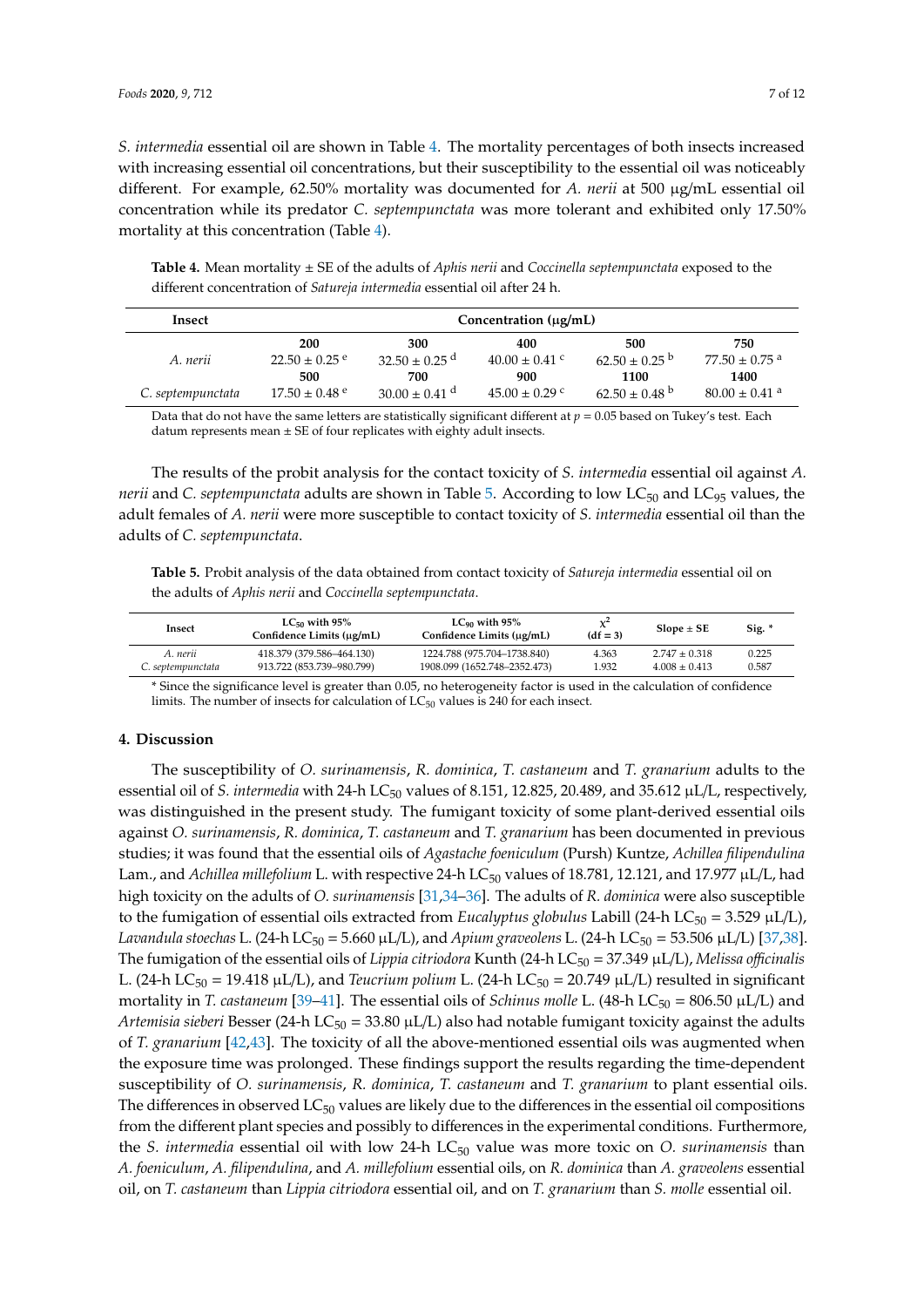The terpenes, especially thymol, carvacrol, *p*-cymene and γ-terpinene, were recognized as the main components of *S. intermedia* essential oil in the present study. In the study of Sefidkon and Jamzad, thymol (32.3%), γ-terpinene (29.3%), *p*-cymene (14.7%), elemicin (4.8%), limonene (3.3%), and α-terpinene (3.3%) were the main components of *S. intermedia* essential oil [\[20\]](#page-8-11). In another study, thymol (34.5%), γ-terpinene (18.2%), *p*-cymene (10.5%), limonene (7.3%), α-terpinene (7.1%), carvacrol (6.9%), and elemicin (5.3%) were found to be major components in the essential oil of *S. intermedia* [\[23\]](#page-9-2). In the present study, however, limonene was a minor component (0.5%), and neither elemicin nor α-terpinene were detected. Ghorbanpour et al. reported the terpenes thymol (32.3%), *p*-cymene (14.7%),  $\gamma$ -terpinene (3.3%), and carvacrol (1.0%), and the phenylpropanoid elemicin (4.8%) as the main components in the essential oil of *S. intermedia* [\[22\]](#page-9-0), while the concentrations of γ-terpinene and carvacrol were much lower compared to the present findings. The differences in the chemical profile of the plant essential oils are likely due to the internal and external factors such as seasonal variation, geographical features, plant growth stage, and different extraction conditions [\[19](#page-8-10)[,44](#page-10-3)[,45\]](#page-10-4). The insecticidal properties of several terpenes, especially monoterpene hydrocarbons and monoterpenoids, which accounted for 88.9% of the *S. intermedia* essential oil in the present study, have been documented in recent investigations. For example, insecticidal activities of *p*-cymene, α-pinene, γ-terpinene, 1,8-cineole, and limonene have been demonstrated against several detrimental insect pests [\[46–](#page-10-5)[50\]](#page-10-6). Previous studies have also indicated that the monoterpenoids thymol and carvacrol had significant toxicity against insect pests [\[46](#page-10-5)[,51](#page-10-7)[,52\]](#page-10-8). Accordingly, the insecticidal efficiency of *S. intermedia* essential oil can be attributed to such components.

The contact toxicity of the essential oil of *Eucalyptus globulus* Labill. against *A. nerii* has been reported by Russo et al. [\[53\]](#page-10-9). Although this is the only previous study to investigate the susceptibility of *A. nerii* to a plant essential oil, its findings confirm the results of the present study about the possibility of *A. nerii* management through plant essential oils. Indeed, the toxicity of *S. intermedia* essential oil was evaluated for the first time in the present study against *A. nerii* and its natural enemy *C. septempunctata*. The essential oil of *S. intermedia* was more toxic on *A. nerii* (LC<sub>50</sub>: 418 µg/mL) than the predator ladybird *C. septempunctata* (LC<sub>50</sub>: 914 µg/mL), suggesting that the predator was more tolerant than the aphid to *S. intermedia* essential oil, which is very valuable in terms of predator protection. Similar results were obtained for controlling aphids [\[54,](#page-10-10)[55\]](#page-10-11) and some other insect pests [\[56–](#page-10-12)[58\]](#page-10-13) using plant-derived essential oils along with protecting their predators. However, the destructive side-effects of some essential oils on parasitoids have been reported [\[59–](#page-10-14)[61\]](#page-11-0). Therefore, it is important to select efficient pesticides with lower side effects on natural enemies at operative concentrations to the pests, which has been achieved in the current study.

# **5. Conclusions**

In conclusion, the terpene-rich essential oil of *S. intermedia* has significant fumigant toxicity against the adults of *O. surinamensis*, *R. dominica*, *T. castaneum*, and *T. granarium*, and may be considered as a natural effective fumigant on stored products. This bio-rational agent also has significant contact toxicity on the adult females of *A. nerii*, one of the cosmopolitan insect pests of ornamental plants. Furthermore, the predator ladybird *C. septempunctata* was more tolerant to the essential oil than the aphid. Accordingly, *S. intermedia* essential oil can be nominated as an eco-friendly efficient insecticide by decreasing the risks associated with the application of synthetic chemicals. However, the exploration of any side-effects of the essential oil on other useful insects such as parasitoids and pollinators, its phytotoxicity on the treated plants and crops, any adverse tastes or odors on stored products, and the preparation of novel formulations to increase its stability in the environment for practical utilization are needed.

**Author Contributions:** Conceptualization, A.E.; methodology, A.E. and W.N.S.; validation, A.E. and W.N.S.; formal analysis, A.E. and W.N.S.; investigation, A.E.; resources, A.E.; data curation, A.E.; writing—original draft preparation, A.E.; writing—review and editing, A.E. and W.N.S.; project administration, A.E.; funding acquisition, A.E. All authors have read and agreed to the published version of the manuscript.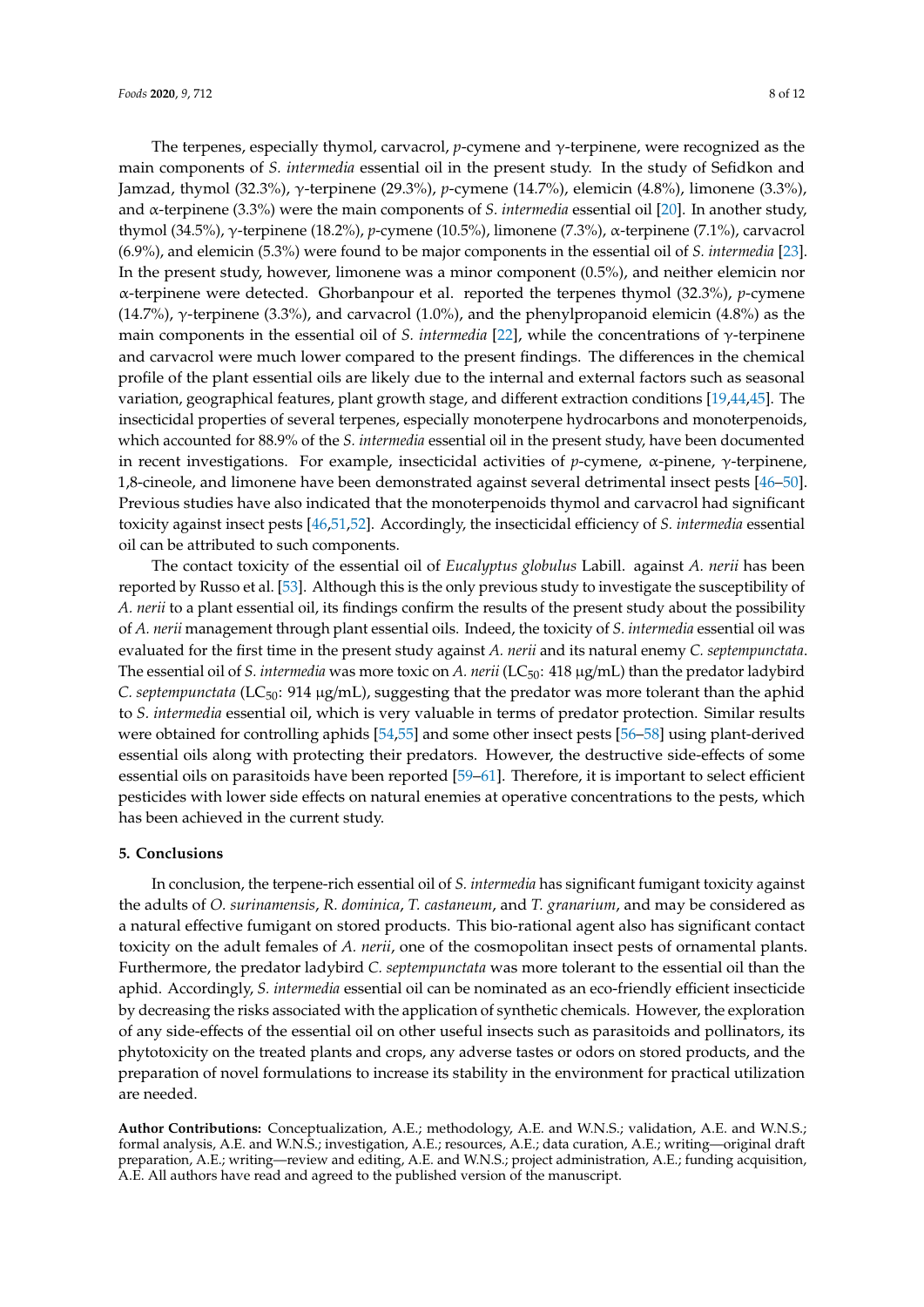**Funding:** This research was funded by the University of Mohaghegh Ardabili.

**Acknowledgments:** W.N.S. participated in this work as part of the activities of the Aromatic Plant Research Center (APRC, https://[aromaticplant.org](https://aromaticplant.org/)/). This study received financial support from the University of Mohaghegh Ardabili, which is greatly appreciated.

**Conflicts of Interest:** The authors declare no conflict of interest.

# **References**

- <span id="page-8-0"></span>1. Edde, P.A. A review of the biology and control of *Rhyzopertha dominica* (F.) the lesser grain borer. *J. Stored Prod. Res.* **2012**, *48*, 1–18. [\[CrossRef\]](http://dx.doi.org/10.1016/j.jspr.2011.08.007)
- 2. Bosly, H.A.; Kawanna, M.A. Fungi species and red flour beetle in stored wheat flour under Jazan region conditions. *Toxicol. Ind. Health* **2014**, *30*, 304–310. [\[CrossRef\]](http://dx.doi.org/10.1177/0748233712457449) [\[PubMed\]](http://www.ncbi.nlm.nih.gov/pubmed/22903175)
- 3. Garcia, D.; Girardi, N.S.; Passone, M.A.; Nesci, A.; Etcheverry, M. Harmful effects on *Oryzaephilus surinamensis* (L.) and *Tribolium castaneum* by food grade antioxidants and their formulations in peanut kernel. *J. Food Chem. Nanotechnol.* **2017**, *3*, 86–92. [\[CrossRef\]](http://dx.doi.org/10.17756/jfcn.2017-042)
- 4. Özberk, F. Impacts of khapra beetle (*T. granarium* Everts) onto marketing price and relevant traits in bread wheat (*T. aestivum* L.). *Appl. Ecol. Environ. Res.* **2018**, *16*, 6143–6153. [\[CrossRef\]](http://dx.doi.org/10.15666/aeer/1605_61436153)
- <span id="page-8-1"></span>5. Athanassiou, C.G.; Phillips, T.W.; Wakil, W. Biology and control of the khapra beetle, *Trogoderma granarium*, a major quarantine threat to global food security. *Annu. Rev. Entomol.* **2019**, *64*, 131–148. [\[CrossRef\]](http://dx.doi.org/10.1146/annurev-ento-011118-111804)
- <span id="page-8-2"></span>6. Blackman, R.L.; Eastop, V.F. *Aphids on the World's Crops*, 2nd ed.; John Wiley & Sons Ltd.: Chichester, UK, 2000; ISBN 978-0471851912.
- 7. Zehnder, C.B.; Hunter, M.D. A comparison of maternal effects and current environment on vital rates of *Aphis nerii*, the milkweed-oleander aphid. *Ecol. Entomol.* **2007**, *32*, 172–180. [\[CrossRef\]](http://dx.doi.org/10.1111/j.1365-2311.2007.00853.x)
- <span id="page-8-3"></span>8. Colvin, S.M.; Yeargan, K.V. Predator fauna associated with oleander aphids on four milkweed species and the effect of those host plants on the development and fecundity of *Cycloneda munda* and *Harmonía axyridis*. *J. Kans. Entomol. Soc.* **2014**, *87*, 280–298. [\[CrossRef\]](http://dx.doi.org/10.2317/JKES130628.1)
- <span id="page-8-4"></span>9. Gupta, G.; Kumar, N.R. Growth and development of ladybird beetle *Coccinella septempunctata* L. (Coleoptera: Coccinellidae), on plant and animal based protein diets. *J. Asia Pac. Entomol.* **2017**, *20*, 959–963. [\[CrossRef\]](http://dx.doi.org/10.1016/j.aspen.2017.07.008)
- 10. Cheng, Y.; Zhi, J.; Li, F.; Jin, J.; Zhou, Y. An artificial diet for continuous maintenance of *Coccinella septempunctata* adults (Coleoptera: Coccinellidae). *Biocontrol Sci. Technol.* **2018**, *28*, 242–252. [\[CrossRef\]](http://dx.doi.org/10.1080/09583157.2018.1439450)
- <span id="page-8-5"></span>11. Liu, T.; Wang, Y.; Zhang, L.; Xu, Y.; Zhang, Z.; Mu, W. Sublethal effects of four insecticides on the seven-spotted lady beetle (Coleoptera: Coccinellidae). *J. Econ. Entomol.* **2019**, *112*, 2177–2185.
- <span id="page-8-6"></span>12. Damalas, C.A.; Eleftherohorinos, I.G. Pesticide exposure, safety issues, and risk assessment indicators. *Int. J. Environ. Res. Public Health* **2011**, *8*, 1402–1419. [\[CrossRef\]](http://dx.doi.org/10.3390/ijerph8051402) [\[PubMed\]](http://www.ncbi.nlm.nih.gov/pubmed/21655127)
- 13. Mulé, R.; Sabella, G.; Robba, L.; Manachini, B. Systematic review of the effects of chemical insecticides on four common butterfly families. *Front. Environ. Sci.* **2017**, *5*, 32. [\[CrossRef\]](http://dx.doi.org/10.3389/fenvs.2017.00032)
- <span id="page-8-7"></span>14. Zikankuba, V.L.; Mwanyika, G.; Ntwenya, J.E.; James, A. Pesticide regulations and their malpractice implications on food and environment safety. *Cogent Food Agric.* **2019**, *5*, 1601544. [\[CrossRef\]](http://dx.doi.org/10.1080/23311932.2019.1601544)
- <span id="page-8-8"></span>15. Isman, M.B.; Grieneisen, M.L. Botanical insecticide research: Many publications, limited useful data. *Trends Plant Sci.* **2014**, *19*, 140–145. [\[CrossRef\]](http://dx.doi.org/10.1016/j.tplants.2013.11.005) [\[PubMed\]](http://www.ncbi.nlm.nih.gov/pubmed/24332226)
- 16. Chau, D.T.M.; Chung, N.T.; Huong, L.T.; Hung, N.H.; Ogunwande, I.A.; Dai, D.N.; Setzer, W.N. Chemical compositions, mosquito larvicidal and antimicrobial activities of leaf essential oils of eleven species of Lauraceae from Vietnam. *Plants* **2020**, *9*, 606. [\[CrossRef\]](http://dx.doi.org/10.3390/plants9050606)
- 17. Pavela, R.; Benelli, G. Essential oils as ecofriendly biopesticides? Challenges and constraints. *Trends Plant Sci.* **2016**, *21*, 1000–1007. [\[CrossRef\]](http://dx.doi.org/10.1016/j.tplants.2016.10.005)
- <span id="page-8-9"></span>18. Spochacz, M.; Chowański, S.; Walkowiak-Nowicka, K.; Szymczak, M.; Adamski, Z. Plant-derived substances used against beetles–Pests of stored crops and food–and their mode of action: A review. *Compr. Rev. Food Sci. Food Saf.* **2018**, *17*, 1339–1366. [\[CrossRef\]](http://dx.doi.org/10.1111/1541-4337.12377)
- <span id="page-8-10"></span>19. Alizadeh, A. Essential oil composition, phenolic content, antioxidant, and antimicrobial activity of cultivated *Satureja rechingeri* Jamzad at different phenological stages. *Zeitschrift für Naturforschung C* **2015**, *70*, 51–58. [\[CrossRef\]](http://dx.doi.org/10.1515/znc-2014-4121)
- <span id="page-8-11"></span>20. Sefidkon, F.; Jamzad, Z. Chemical composition of the essential oil of three Iranian *Satureja* species (*S. mutica*, *S. macrantha* and *S. intermedia*). *Food Chem.* **2005**, *91*, 1–4. [\[CrossRef\]](http://dx.doi.org/10.1016/j.foodchem.2004.01.027)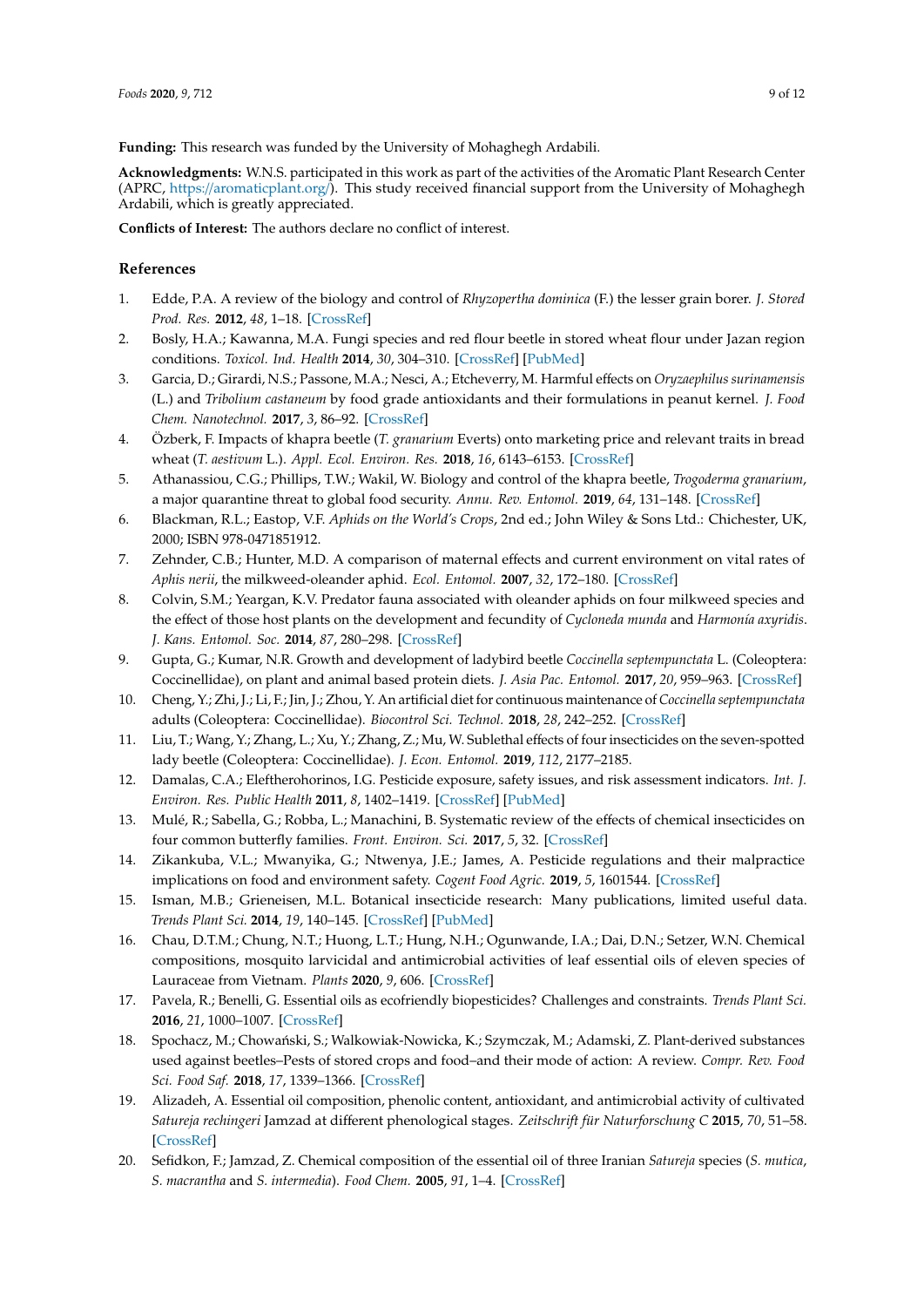- <span id="page-9-1"></span>21. Shahnazi, S.; Khalighi-Sigaroodi, F.; Ajani, Y.; Yazdani, D.; Taghizad-Farid, R.; Ahvazi, M.; Abdoli, M. The chemical composition and antimicrobial activity of essential oil of *Satureja intermedia* CA Mey. *J. Med. Plants* **2008**, *1*, 85–92.
- <span id="page-9-0"></span>22. Ghorbanpour, M.; Hadian, J.; Hatami, M.; Salehi-Arjomand, H.; Aliahmadi, A. Comparison of chemical compounds and antioxidant and antibacterial properties of various *Satureja* species growing wild in Iran. *J. Med. Plants* **2016**, *3*, 58–72.
- <span id="page-9-2"></span>23. Sadeghi, I.; Yousefzadi, M.; Behmanesh, M.; Sharifi, M.; Moradi, A. In vitro cytotoxic and antimicrobial activity of essential oil from *Satureja intermedia*. *Iran. Red Crescent Med. J.* **2013**, *15*, 70–74. [\[CrossRef\]](http://dx.doi.org/10.5812/ircmj.4989) [\[PubMed\]](http://www.ncbi.nlm.nih.gov/pubmed/23487431)
- <span id="page-9-3"></span>24. Michaelakis, A.; Theotokatos, S.A.; Koliopoulos, G.; Chorianopoulos, N.G. Essential oils of *Satureja* species: Insecticidal effect on *Culex pipiens* larvae (Diptera: Culicidae). *Molecules* **2007**, *12*, 2567–2578. [\[CrossRef\]](http://dx.doi.org/10.3390/12122567) [\[PubMed\]](http://www.ncbi.nlm.nih.gov/pubmed/18259143)
- 25. Tozlu, E.; Cakir, A.; Kordali, S.; Tozlu, G.; Ozer, H.; Akcin, T.A. Chemical compositions and insecticidal effects of essential oils isolated from *Achillea gypsicola*, *Satureja hortensis*, *Origanum acutidens* and *Hypericum scabrum* against broadbean weevil (*Bruchus dentipes*). *Sci. Hortic.* **2011**, *130*, 9–17. [\[CrossRef\]](http://dx.doi.org/10.1016/j.scienta.2011.06.019)
- <span id="page-9-4"></span>26. Magierowicz, K.; Górska-Drabik, E.; Sempruch, C. The insecticidal activity of *Satureja hortensis* essential oil and its active ingredient carvacrol against *Acrobasis advenella* (Zinck.) (Lepidoptera, Pyralidae). *Pestic. Biochem. Physiol.* **2019**, *153*, 122–128. [\[CrossRef\]](http://dx.doi.org/10.1016/j.pestbp.2018.11.010)
- <span id="page-9-5"></span>27. Jamzad, Z. *Thymus and Satureja Species of Iran*, 1st ed.; Research Institute of Forests and Rangelands: Tehran, Iran, 2009.
- <span id="page-9-6"></span>28. Adams, R.P. *Identification of Essential Oil Components by Gas Chromatography*/*Mass Spectrometry*, 4th ed.; Allured Publishing: Carol Stream, IL, USA, 2007.
- 29. Mondello, L. *FFNSC 3*; Shimadzu Scientific Instruments: Columbia, MD, USA, 2016.
- <span id="page-9-7"></span>30. NIST. *NIST17*; National Institute of Standards and Technology: Gaithersburg, MD, USA, 2017.
- <span id="page-9-8"></span>31. Alkan, M. Chemical composition and insecticidal potential of different *Origanum* spp. (Lamiaceae) essential oils against four stored product pests. *Turk. Entomol. Derg.* **2020**, *44*, 149–163. [\[CrossRef\]](http://dx.doi.org/10.16970/entoted.620387)
- <span id="page-9-9"></span>32. Behi, F.; Bachrouch, O.; Boukhris-Bouhachem, S. Insecticidal activities of *Mentha pulegium* L., and *Pistacia lentiscus* L., essential oils against two citrus aphids *Aphis spiraecola* Patch and *Aphis gossypii* Glover. *J. Essent. Oil Bear. Plants* **2019**, *22*, 516–525. [\[CrossRef\]](http://dx.doi.org/10.1080/0972060X.2019.1611483)
- <span id="page-9-10"></span>33. Ikbal, C.; Pavela, R. Essential oils as active ingredients of botanical insecticides against aphids. *J. Pest Sci.* **2019**, *92*, 971–986. [\[CrossRef\]](http://dx.doi.org/10.1007/s10340-019-01089-6)
- <span id="page-9-11"></span>34. Islam, R.; Khan, R.I.; Al-Reza, S.M.; Jeong, Y.T.; Song, C.H.; Khalequzzaman, M. Chemical composition and insecticidal properties of *Cinnamomum aromaticum* (Nees) essential oil against the stored product beetle *Callosobruchus maculatus* (F.). *J. Sci. Food Agric.* **2009**, *89*, 1241–1246. [\[CrossRef\]](http://dx.doi.org/10.1002/jsfa.3582)
- 35. Ebadollahi, A.; Safaralizadeh, M.H.; Pourmirza, A.A.; Gheibi, S.A. Toxicity of essential oil of *Agastache foeniculum* (Pursh) Kuntze to *Oryzaephilus surinamensis* L. and *Lasioderma serricorne* F. *J. Plant Prot. Res.* **2010**, *50*, 215–219. [\[CrossRef\]](http://dx.doi.org/10.2478/v10045-010-0037-x)
- <span id="page-9-12"></span>36. Ebadollahi, A. Essential oil isolated from Iranian yarrow as a bio-rational agent to the management of saw-toothed grain beetle, *Oryzaephilus surinamensis* (L.). *Korean J. Appl. Entomol.* **2017**, *56*, 395–402.
- <span id="page-9-13"></span>37. Ebadollahi, A.; Safaralizadeh, M.H.; Pourmirza, A.A. Fumigant toxicity of essential oils of *Eucalyptus globulus* Labill and *Lavandula stoechas* L., grown in Iran, against the two coleopteran insect pests; *Lasioderma serricorne* F. and *Rhyzopertha dominica* F. *Egypt. J. Biol. Pest Control* **2010**, *20*, 1–5.
- <span id="page-9-14"></span>38. Ebadollahi, A. Fumigant toxicity and repellent effect of seed essential oil of celery against lesser grain borer, *Rhyzopertha dominica*. *J. Essent. Oil Bear. Plants* **2018**, *21*, 146–154. [\[CrossRef\]](http://dx.doi.org/10.1080/0972060X.2018.1445036)
- <span id="page-9-15"></span>39. Ebadollahi, A.; Ashrafi Parchin, R.; Farjaminezhad, M. Phytochemistry, toxicity and feeding inhibitory activity of *Melissa o*ffi*cinalis* L. essential oil against a cosmopolitan insect pest; *Tribolium castaneum* Herbst. *Toxin Rev.* **2016**, *35*, 77–82. [\[CrossRef\]](http://dx.doi.org/10.1080/15569543.2016.1199572)
- 40. Ebadollahi, A.; Razmjou, J. Chemical composition and toxicity of the essential oils of *Lippia citriodora* from two different locations against *Rhyzopertha dominica* and *Tribolium castaneum*. *Agric. For.* **2019**, *65*, 135–146. [\[CrossRef\]](http://dx.doi.org/10.17707/AgricultForest.65.3.11)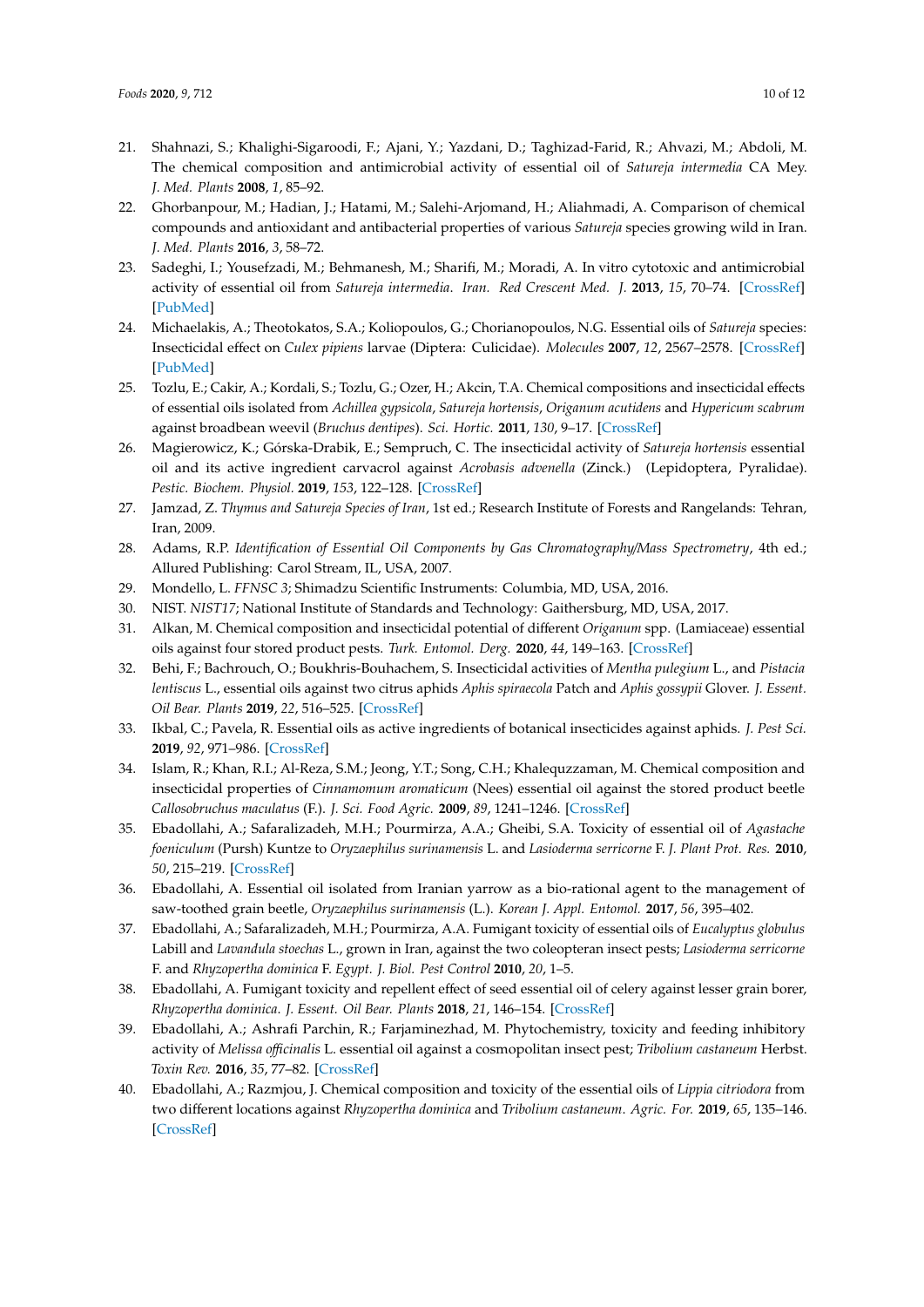- <span id="page-10-0"></span>41. Ebadollahi, A.; Taghinezhad, E. Modeling and optimization of the insecticidal effects of *Teucrium polium* L. essential oil against red flour beetle (*Tribolium castaneum* Herbst) using response surface methodology. *Inf. Process. Agric.* **2019**, in press. [\[CrossRef\]](http://dx.doi.org/10.1016/j.inpa.2019.08.004)
- <span id="page-10-1"></span>42. Abdel-Sattar, E.; Zaitoun, A.A.; Farag, M.A.; El Gayed, S.H.; Harraz, F.M.H. Chemical composition, insecticidal and insect repellent activity of *Schinus molle* L. leaf and fruit essential oils against *Trogoderma granarium* and *Tribolium castaneum*. *Nat. Prod. Res.* **2010**, *24*, 226–235. [\[CrossRef\]](http://dx.doi.org/10.1080/14786410802346223)
- <span id="page-10-2"></span>43. Nouri-Ganbalani, G.; Borzoui, E. Acute toxicity and sublethal effects of *Artemisia sieberi* Besser on digestive physiology, cold tolerance and reproduction of *Trogoderma granarium* Everts (Col.: Dermestidae). *J. Asia Pac. Entomol.* **2017**, *20*, 285–292. [\[CrossRef\]](http://dx.doi.org/10.1016/j.aspen.2017.01.002)
- <span id="page-10-3"></span>44. Sefidkon, F.; Abbasi, K.; Khaniki, G.B. Influence of drying and extraction methods on yield and chemical composition of the essential oil of *Satureja hortensis*. *Food Chem.* **2006**, *99*, 19–23. [\[CrossRef\]](http://dx.doi.org/10.1016/j.foodchem.2005.07.026)
- <span id="page-10-4"></span>45. Hadian, J.; Ebrahimi, S.N.; Salehi, P. Variability of morphological and phytochemical characteristics among *Satureja hortensis* L. accessions of Iran. *Ind. Crop. Prod.* **2010**, *32*, 62–69. [\[CrossRef\]](http://dx.doi.org/10.1016/j.indcrop.2010.03.006)
- <span id="page-10-5"></span>46. Lee, B.-H.; Choi, W.-S.; Lee, S.-E.; Park, B.-S. Fumigant toxicity of essential oils and their constituent compounds towards the rice weevil, *Sitophilus oryzae* (L.). *Crop Prot.* **2001**, *20*, 317–320. [\[CrossRef\]](http://dx.doi.org/10.1016/S0261-2194(00)00158-7)
- 47. Lee, B.-H.; Lee, S.-E.; Annis, P.C.; Pratt, S.J.; Park, B.-S.; Tumaalii, F. Fumigant toxicity of essential oils and monoterpenes against the red flour beetle, *Tribolium castaneum* Herbst. *J. Asia Pac. Entomol.* **2002**, *5*, 237–240. [\[CrossRef\]](http://dx.doi.org/10.1016/S1226-8615(08)60158-2)
- 48. Yildirim, E.; Emsen, B.; Kordali, S. Insecticidal effects of monoterpenes on *Sitophilus zeamais* Motschulsky (Coleoptera: Curculionidae). *J. Appl. Bot. Food Qual.* **2013**, *86*, 198–204.
- 49. Saad, M.M.G.; Abou-Taleb, H.K.; Abdelgaleil, S.A.M. Insecticidal activities of monoterpenes and phenylpropenes against *Sitophilus oryzae* and their inhibitory effects on acetylcholinesterase and adenosine triphosphatases. *Appl. Entomol. Zool.* **2018**, *53*, 173–181. [\[CrossRef\]](http://dx.doi.org/10.1007/s13355-017-0532-x)
- <span id="page-10-6"></span>50. Liu, T.-T.; Chao, L.K.-P.; Hong, K.-S.; Huang, Y.-J.; Yang, T.-S. Composition and insecticidal activity of essential oil of *Bacopa caroliniana* and interactive effects of individual compounds on the activity. *Insects* **2020**, *11*, 23. [\[CrossRef\]](http://dx.doi.org/10.3390/insects11010023)
- <span id="page-10-7"></span>51. Youssefi, M.R.; Tabari, M.A.; Esfandiari, A.; Kazemi, S.; Moghadamnia, A.A.; Sut, S.; Acqua, S.D.; Benelli, G.; Maggi, F. Efficacy of two monoterpenoids, carvacrol and thymol, and their combinations against eggs and larvae of the West Nile vector *Culex pipiens*. *Molecules* **2019**, *24*, 1867. [\[CrossRef\]](http://dx.doi.org/10.3390/molecules24101867)
- <span id="page-10-8"></span>52. Lu, X.; Weng, H.; Li, C.; He, J.; Zhang, X.; Ma, Z. Efficacy of essential oil from *Mosla chinensis* Maxim. cv. Jiangxiangru and its three main components against insect pests. *Ind. Crop. Prod.* **2020**, *147*, 112237. [\[CrossRef\]](http://dx.doi.org/10.1016/j.indcrop.2020.112237)
- <span id="page-10-9"></span>53. Russo, S.; Yaber Grass, M.A.; Fontana, H.C.; Leonelli, E. Insecticidal activity of essential oil from *Eucalyptus globulus* against *Aphis nerii* (Boyer) and *Gynaikothrips ficorum* (Marchal). *AgriScientia* **2018**, *35*, 63–67. [\[CrossRef\]](http://dx.doi.org/10.31047/1668.298x.v1.n35.20458)
- <span id="page-10-10"></span>54. Abramson, C.I.; Wanderley, P.A.; Wanderley, M.J.A.; Miná, A.J.S.; de Souza, O.B. Effect of essential oil from citronella and alfazema on fennel aphids *Hyadaphis foeniculi* Passerini (Hemiptera: Aphididae) and its predator *Cycloneda sanguinea* L. (Coleoptera: Coccinelidae). *Am. J. Environ. Sci.* **2007**, *3*, 9–10. [\[CrossRef\]](http://dx.doi.org/10.3844/ajessp.2007.9.10)
- <span id="page-10-11"></span>55. Kimbaris, A.C.; Papachristos, D.P.; Michaelakis, A.; Martinou, A.F.; Polissiou, M.G. Toxicity of plant essential oil vapours to aphid pests and their coccinellid predators. *Biocontrol Sci. Technol.* **2010**, *20*, 411–422. [\[CrossRef\]](http://dx.doi.org/10.1080/09583150903569407)
- <span id="page-10-12"></span>56. Faraji, N.; Seraj, A.A.; Yarahmadi, F.; Rajabpour, A. Contact and fumigant toxicity of *Foeniculum vulgare* and *Citrus limon* essential oils against *Tetranychus turkestani* and its predator *Orius albidipennis*. *J. Crop Prot.* **2016**, *5*, 283–292. [\[CrossRef\]](http://dx.doi.org/10.18869/modares.jcp.5.2.283)
- 57. Ribeiro, N.; Camara, C.; Ramos, C. Toxicity of essential oils of *Piper marginatum* Jacq. against *Tetranychus urticae* Koch and *Neoseiulus californicus* (McGregor). *Chil. J. Agric. Res.* **2016**, *76*, 71–76. [\[CrossRef\]](http://dx.doi.org/10.4067/S0718-58392016000100010)
- <span id="page-10-13"></span>58. Seixas, P.T.L.; Demuner, A.J.; Alvarenga, E.S.; Barbosa, L.C.A.; Marques, A.; Farias, E.D.S.; Picanço, M.C. Bioactivity of essential oils from *Artemisia* against *Diaphania hyalinata* and its selectivity to beneficial insects. *Sci. Agric.* **2018**, *75*, 519–525. [\[CrossRef\]](http://dx.doi.org/10.1590/1678-992x-2016-0461)
- <span id="page-10-14"></span>59. Titouhi, F.; Amri, M.; Messaoud, C.; Haouel, S.; Youssfi, S.; Cherif, A.; Mediouni Ben Jemâa, J. Protective effects of three *Artemisia* essential oils against *Callosobruchus maculatus* and *Bruchus rufimanus* (Coleoptera: Chrysomelidae) and the extended side-effects on their natural enemies. *J. Stored Prod. Res.* **2017**, *72*, 11–20. [\[CrossRef\]](http://dx.doi.org/10.1016/j.jspr.2017.02.007)